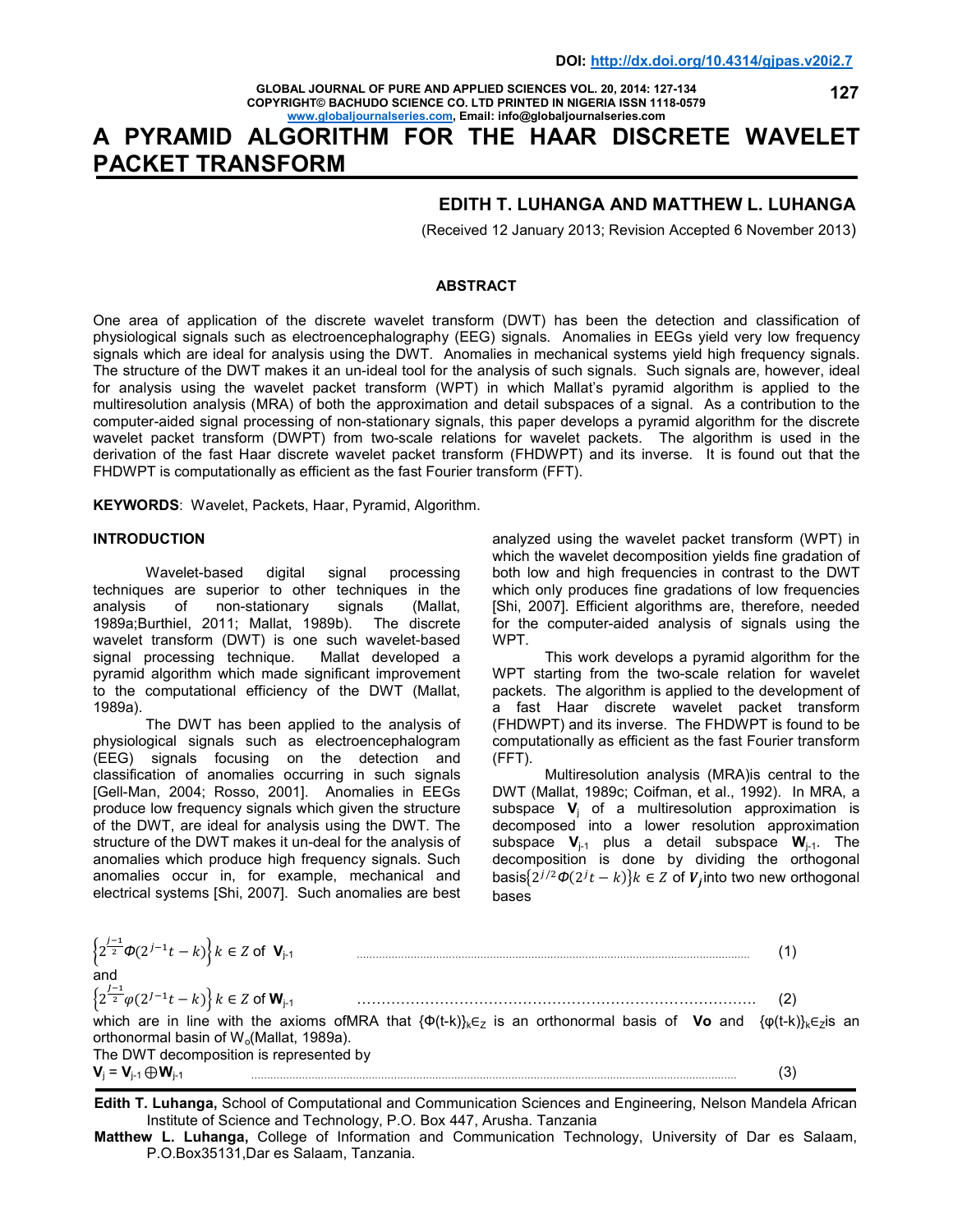where  $W_{i-1}$  is the orthogonal complement of  $V_{i-1}$  in  $V_i$  and denotes the sum of mutually orthogonal subspaces (Bulthiel, 2011).

The DWT is based on wavelet decomposition (WD). The WD splits the original signal (S), assumed to be contained in subspace **V**<sup>j</sup> , into two components – the approximation contained in subspace  $V_{j-1}$  and details

contained in subspace **W**j-1 (Mallat, 1989a). The approximation is made up of the low frequency information in the signal and the detail contains the high frequency information.

In WD only the subspace containing the low frequency information is iteratively decomposed into lower time resolution subspaces as shown in Fig.1.



**Fig. 1:** The Structure of Wavelet Decomposition

Coifman, Meyer and Wickerhausen introduced wavelet packets by generalizing WD into the wavelet packet decomposition (WPD) (Coifman, et al., 1992). In the WPD both the approximation (low frequency part) and the details (high frequency part) are iteratively decomposed into lower time resolution subspaces. The WPD yields a finer gradation of frequency components in a full wavelet tree decomposition as shown in Fig. 2. The decomposition in Fig. 2 is assumed to start at some scale level N. Any node of the decomposition tree is labeled  $(i, n)$  where  $j$  is the scale level and n is the

number of nodes that are on its left at the same scale level. Thus N-j≥0 is the level of the node in the tree.

Note that at each scale level of Fig.2, the first two boxes from the left correspond to the DWT decomposition (WD).

The decomposition of the wavelet subspaces in the high frequency section of Fig.2 parallels that of the DWT decomposition. In this case, to each node (j,n) of Fig.2 we associate a space **W**<sub>j,n</sub>which is the direct sum of two orthogonal subspaces, i.e. (Mallat, 1989a); subspaces,

**W**j,n = **W**j-1, 2n⊕**W**j-1, 2n+1 AAAAAAAAAAAAAAAAAAAAAAAAAAAAAAAAAAAAAAAAAAAA.. (4) Eqn (4) will form the basis of the work reported here.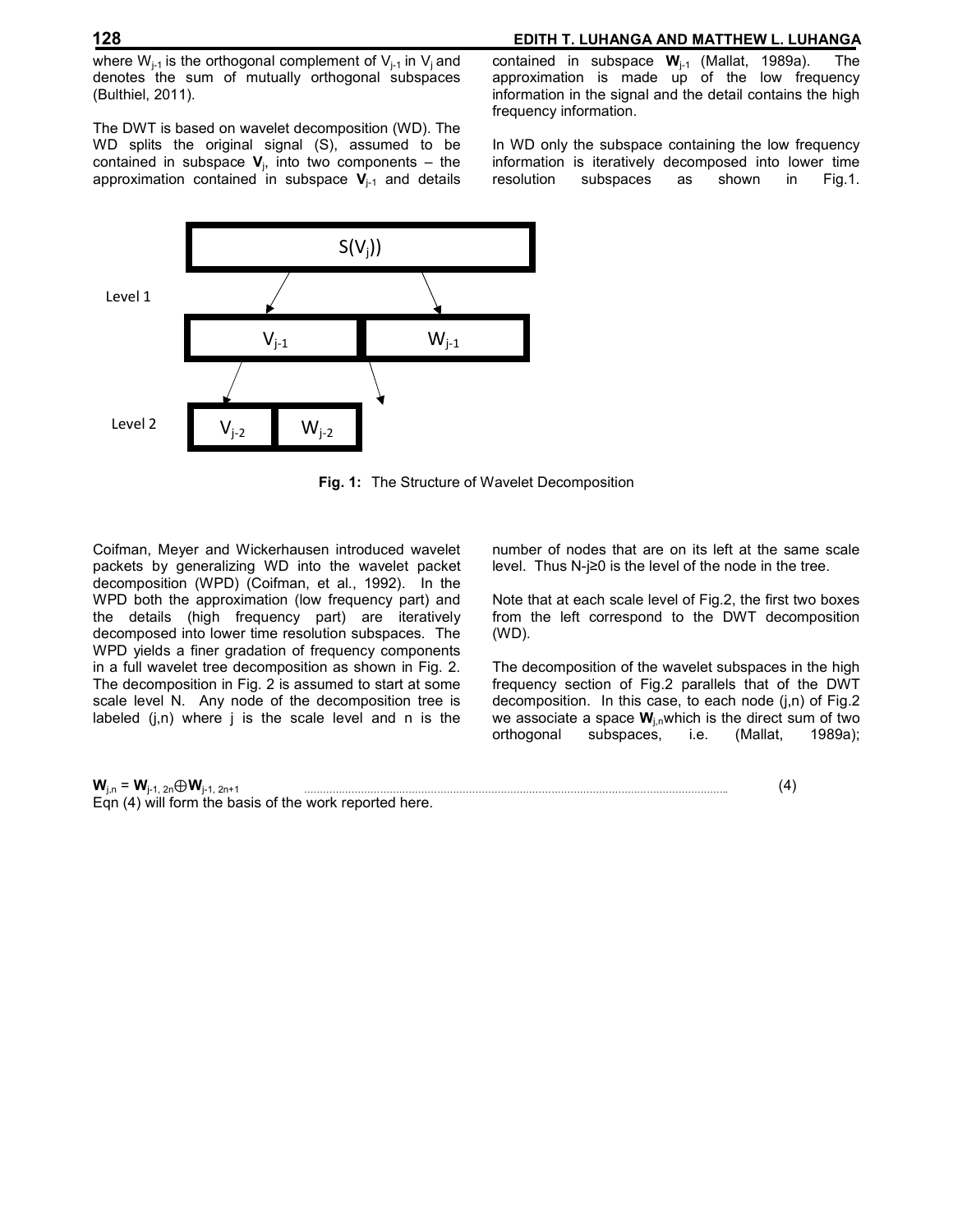## **A PYRAMID ALGORITHM FOR THE HAAR DISCRETE WAVELET PACKET TRANSFORM 129**



**Fig.2:** Structure of Wavelet Packet Decomposition

The purpose of this work is to present a pyramid algorithm for the Haar Discrete Wavelet Packet Transform (HDWPT) which uses two types of matrices – an orthogonal matrix whose elements are made up of

the Haar scaling and wavelet coefficients and a series of permutation matrices. As a departure point we reformulate some of the ideas of Wickerhauser (Wickerhauser, 1992).

## **PYRAMID ALGORITHM FOR WAVELET PACKETS**

#### **Two-Scale Relations for Wavelet Packets**

The two-scale relations for scaling functions and for the mother wavelet function are given by  $\Phi(t) = \sqrt{2} \sum_k h_k \Phi(2t - k)$  # AAAAAAAAAAAAAAAAAAAAAAAAAAAAAA.. (5a) = 2\$ %# *Ф*2 − … … … … … … … … … … … … … … … … … … … … … … … … … … … … … … … … … …5b  $(5b)$ 

Where  $\{h_k\}_k \in Z$  and  $\{g_k\}_k \in Z$  are impulse responses of low-pass and high-pass filters, respectively, known as quadrature mirror filters (QMF) related through

| --<br>Уk |  |  |
|----------|--|--|
|----------|--|--|

For j=1, eqn (3) becomes

 $\boldsymbol{k}$ 

| ∆W∖<br>$V_4 = V$ |  |  |
|------------------|--|--|
|                  |  |  |

From eqns (1) and (2) we note that  $\{\Phi$  (t-k)} <sub>k</sub>∈Z and  $\{\phi$ (t-k)} k∈Zform an orthonormal basis for **Vo** and **Wo**, respectively. Hence eqn (6) read together with eqn (3) shows that the **V** subspace can be decomposed into a direct sum of two orthogonal subspaces defined by their basis functions which are given by eqns (5a) and (5b). This splitting algorithm for the **V** space leading to the DWT can also be applied to the **W** space representing high frequencies. But, in order to make the development easier to understand, we first redefine the variables in eqns (5a) and (5b).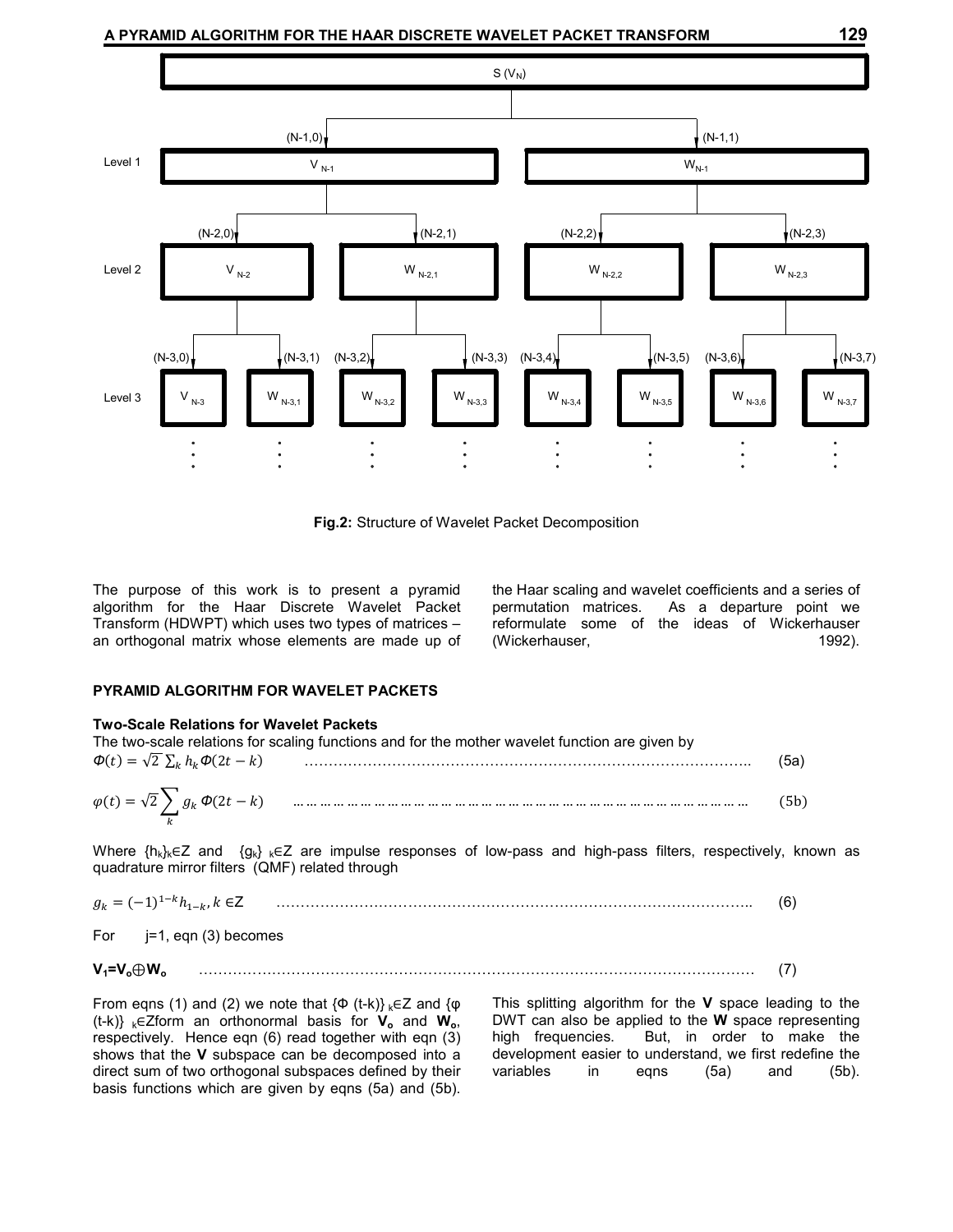Let  $W_0(t) = \Phi(t)$ . Then  $W_0(t)$  satisfies eqn (5a). If we next let  $W_1(t) = \phi(t)$ , then  $W_1(t)$  would satisfy eqn (5b).

Equations (5a) and (5b) now become

+, = 2\$ ℎ# # +, 2 − … … … … … … … … … … … … … … … … … … … … … … … … … … … … … … …8. + = 2\$ %# # +/ 2 − … … … … … … … … … … … … … … … … … … … … … … … … … … … … … … ..81

Unlike WD which involved the iterative splitting of the **V** space, WPD involves the iterative splitting of the **W** space. The iterative splitting of the **W** space is achieved by defining the following sequence of functions from  $W_0(t)$  and  $W_1(t)$ :

+ = 2\$ ℎ# # + 2 − … … … … … … … … … … … … … … … … … … … … … … … … … … … … … … ….9. +<sup>3</sup> = 2\$ %# # + 2 − … … … … … … … … … … … … … … … … … … … … … … … … … … … … … … ….91

where now  $\{W_2(t-k)\}\,_{k} \in \mathbb{Z}$  and  $\{W_3(t-k)\}\,_{k} \in \mathbb{Z}$ are orthonormal basis functions for the two subspaces whose direct sum yields  $W_{1,1}$ .

Iterating another step from eqns (9a) and (9b) yields

+<sup>4</sup> = 2\$ + # 2 − … … … … … … … … … … … … … … … … … … … … … … … … … … … … … … … ..10. +<sup>6</sup> = 2\$ %# # + − … … … … … … … … … … … … … … … … … … … … … … … … … … … … … … …101

where {W4(t-k)} k∈Zand {W5(t-k)} k∈Zare orthonormal basis functions for the two subspaces whose direct sum is**W**1,2.

Generalizing the splitting process leads to

+7 = 2\$ ℎ# # +<sup>7</sup> 2 − … … … … … … … … … … … … … … … … … … … … … … … … … … … … …11. +78 = 2\$ %# # +<sup>7</sup> 2 − … . . … … … … … … … … … … … … … … … … … … … … … … … … … … … … …111

for  $n=0,1,2,...$ 

Now  $\{W_{2n}(t-k)\}\;_{k}\in\mathbb{Z}$ and  $\{W_{2n+1}(t-k)\}\;_{k}\in\mathbb{Z}$ are orthonormal basis functions for the two subspaces whose direct sum is  $W_{1,n}$ .

Note that for n=0, eqns (11a) and (11b) yield eqns (5a) and (5b), respectively.

Eqns (1) and (2) are combined to form a basis for **V**<sub>j</sub>. Now the sequence of functions {**W**<sub>n</sub>(t)} <sub>n</sub>∈Zwith their dilations and translations can be used to form an orthonormal basis for a function space.

## The functions defined by

 ${W_k^{j,n}(t) = 2^{j/2}W_n(2^jt - k)}$ };, ∈ 
… … … … … … … … … … … … … … … … … … … … … … … … … … … ….12  $(12)$ 

are said to form the  $(j,n)$  wavelet packet which is an orthogonal basis for the space  $W_{i,n}$ . Eqns (11a) and (11b) thus form the two-scale relations for wavelet packets.

### **The Algorithm**

A given signal f(t) can be decomposed using the basis functions given in eqn (12). The decomposition coefficients are given by

<# .7 = 2/ = > +72 − *∞ ∞* ? … … … … … … … … … … … … … … … … … … … … … … … … … … … … … ..13

Dilating eqns (11a) and (11b) by  $2^{j-1}$  and translating them by m and applying eqn (13) to the resulting equations may be shown to yield.

<# ,7 = \$ ℎA#<<sup>A</sup> ,7 A … … … … … … … … … … … … … … … … … … … … … … … … … … … … … … … … … …14.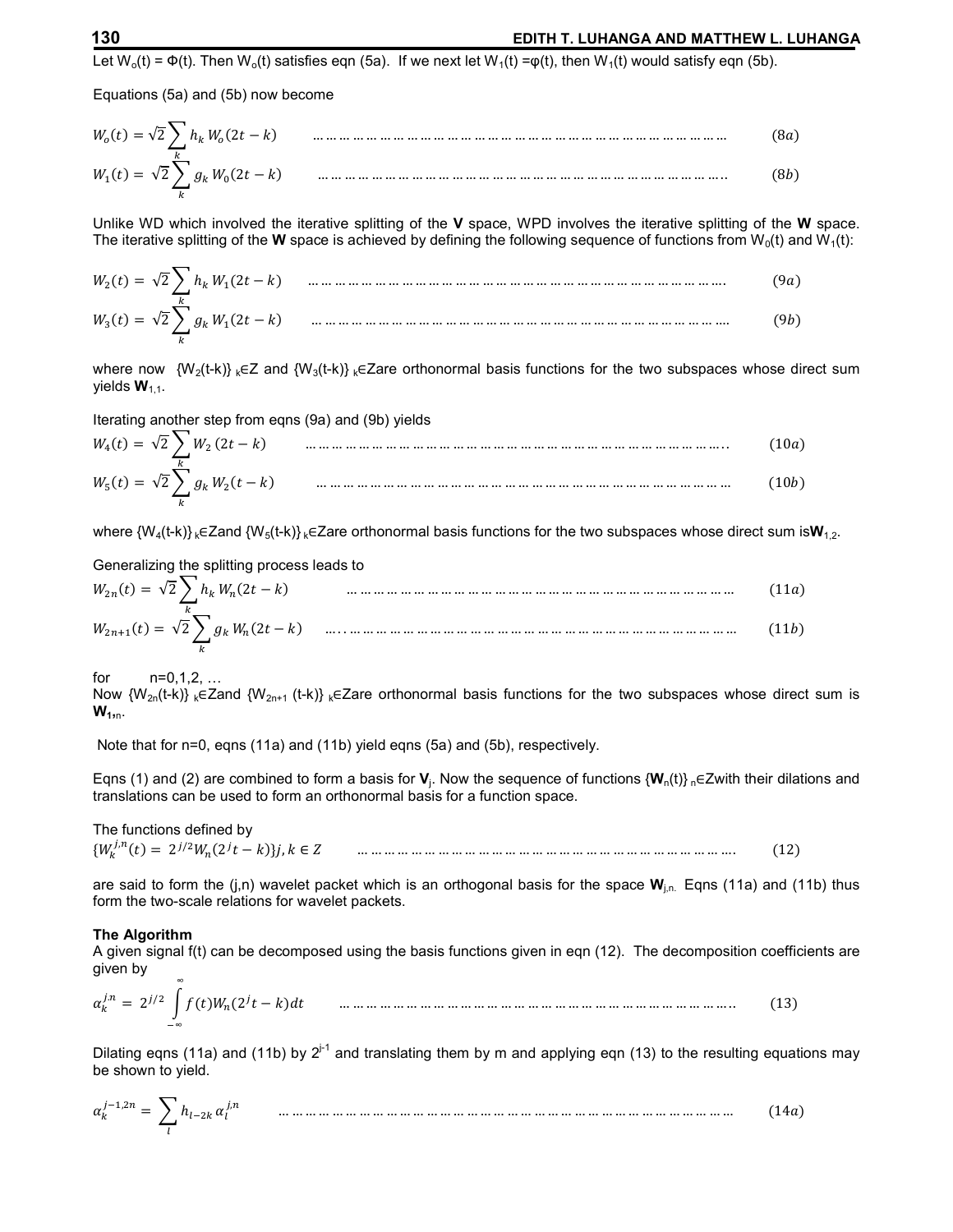<# ,78 = \$ %A#<<sup>A</sup> ,7 A … … … … … … … … … … … … … … … … … … … … … … … … … … … … … … … …141

The coefficients $\alpha_k^{j,2n}$  and  $\alpha_k^{j,2n+1}$  can thus be successively obtained from some highest level coefficients  $\alpha_k^{N,n}$  for some large N.

#### **The Fast Haar Wavelet Packet Transform**

Assuming that W<sub>o</sub>(t) =  $\Phi$ (t) is the Haar scaling function and that W<sub>1</sub>(t) =  $\phi$ (t) is the Haar mother wavelet, eqn 14 may be shown to reduce to

<# ,7 = 1 2 <# ,7 + 1 2 <#8 ,7 … … … … … … … … … … … … … … … … … … … … … … … … … … … … … … ..15. <# ,78 = 1 2 <# ,7 − 1 2 <#8 ,7 … … … … … … … … … … … … … … … … … … … … … … … … … … … … ….151

Egns (15) show that the  $(i-1)^{tn}$  level coefficients are obtained from the  $i^{tn}$  level coefficients through multiplication by the following orthogonal matrix

$$
\Theta = \frac{1}{\sqrt{2}} \begin{bmatrix} 1 & 1 \\ 1 & -1 \end{bmatrix} \tag{16}
$$

 $\sqrt{2}$ <sup>11</sup>  $-1$ <br>We assume that the signal f(t) to be decomposed and all orthogonal functions of eqn (12) which are used in signal decomposition have support over the unit interval [0,1). For the orthogonal functions of eqn(12) this implies that the translation parameter, k, is bounded by

| The signal f(t) is also assumed to be discretized to yield |  |
|------------------------------------------------------------|--|

fk = f(t=tk), k=0,1A., M-1 AAAAAAAAAAAAAAAAAAAAAAAAAA (18)

M is set to be a power of 2, i.e. M=2<sup>N</sup>say with the time values,  $t_k$ , being restricted to the unit interval by setting

$$
t_k = \frac{k}{M}
$$
,  $k = 0,1, ..., M-1$   $\dots$   $\dots$   $\dots$   $\dots$   $\dots$   $\dots$   $\dots$   $\dots$   $\dots$   $\dots$   $\dots$   $\dots$   $\dots$   $\dots$   $\dots$   $\dots$   $\dots$   $\dots$   $\dots$   $\dots$   $\dots$   $\dots$   $\dots$   $\dots$   $\dots$   $\dots$   $\dots$   $\dots$   $\dots$   $\dots$   $\dots$   $\dots$   $\dots$   $\dots$   $\dots$   $\dots$   $\dots$   $\dots$   $\dots$   $\dots$   $\dots$   $\dots$   $\dots$   $\dots$   $\dots$   $\dots$   $\dots$   $\dots$   $\dots$   $\dots$   $\dots$   $\dots$   $\dots$   $\dots$   $\dots$   $\dots$   $\dots$   $\dots$   $\dots$   $\dots$   $\dots$   $\dots$   $\dots$   $\dots$   $\dots$   $\dots$   $\dots$   $\dots$   $\dots$   $\dots$   $\dots$   $\dots$   $\dots$   $\dots$   $\dots$   $\dots$   $\dots$   $\dots$   $\dots$   $\dots$   $\dots$   $\dots$   $\dots$   $\dots$   $\dots$   $\dots$   $\dots$   $\dots$   $\dots$   $\dots$   $\dots$   $\dots$ 

N, of the scaling parameter the approximation

> ≅ 2C/\$ <# C,/ +/ 2 <sup>C</sup> − … … … … … … … … … … … … … … … … … … … … … … … … … … … … ..20

can be made to be as accurate as possible in  $\textsf{L}^2(\textsf{R})$  norm by proper choice of N.

For N large and with relation (17) satisfied, we can assume that the scaling function $W_0(t)$  is so narrow that it covers only the first data point  $t_0 = 0$ . Thus by choosing a large N and translating the scaling function we can invoke the *wavelet crime*(Strang, et al., 1996) by setting the scaling function coefficients equal to the data point

 $\alpha_k^{N,\theta} = f_k$ , k = 0, 1, ..., M-1 C,J =fk, k = 0, 1, A., M-1 AAAAAAAAAAAAAAAAAAAAAAAAAAAAAA (21)

We next express the relations ineqn (15) in matrix form. To facilitate that we need to define the orthogonal sum of matrices.

The orthogonal sum of two matrices **A** and **B**, denoted by **A**⊕**B,** is

| $A \oplus B = \begin{bmatrix} A & 0 \\ 0 & 0 \end{bmatrix}$                              | (22)  |
|------------------------------------------------------------------------------------------|-------|
| Now let $H_M$ represent the M x M matrix given by                                        |       |
| $H_M = \Theta \oplus \Theta \oplus \ldots \Theta$                                        | (23). |
| where the operation is applied M/2 times and $\Theta$ is the matrix defined in eqn (16). |       |

Now using eqns (15) and eqn (21) we can represent the transition from Level 0 (the Level of the data  $f_k$ ) to Level 1 in Fig. 2 by

$$
\left[\alpha_0^{N-1,0},\alpha_0^{N-1,1},\alpha_1^{N-1,0},\alpha_1^{N-1,1},\ldots,\alpha_{\frac{1}{2}M-1}^{N-1,0},\alpha_{\frac{1}{2}M-1}^{N-1,1}\right]^T = H_M[f_0,f_1,\ldots,f_{M-1}]^T \quad \ldots \quad \ldots \quad (24)
$$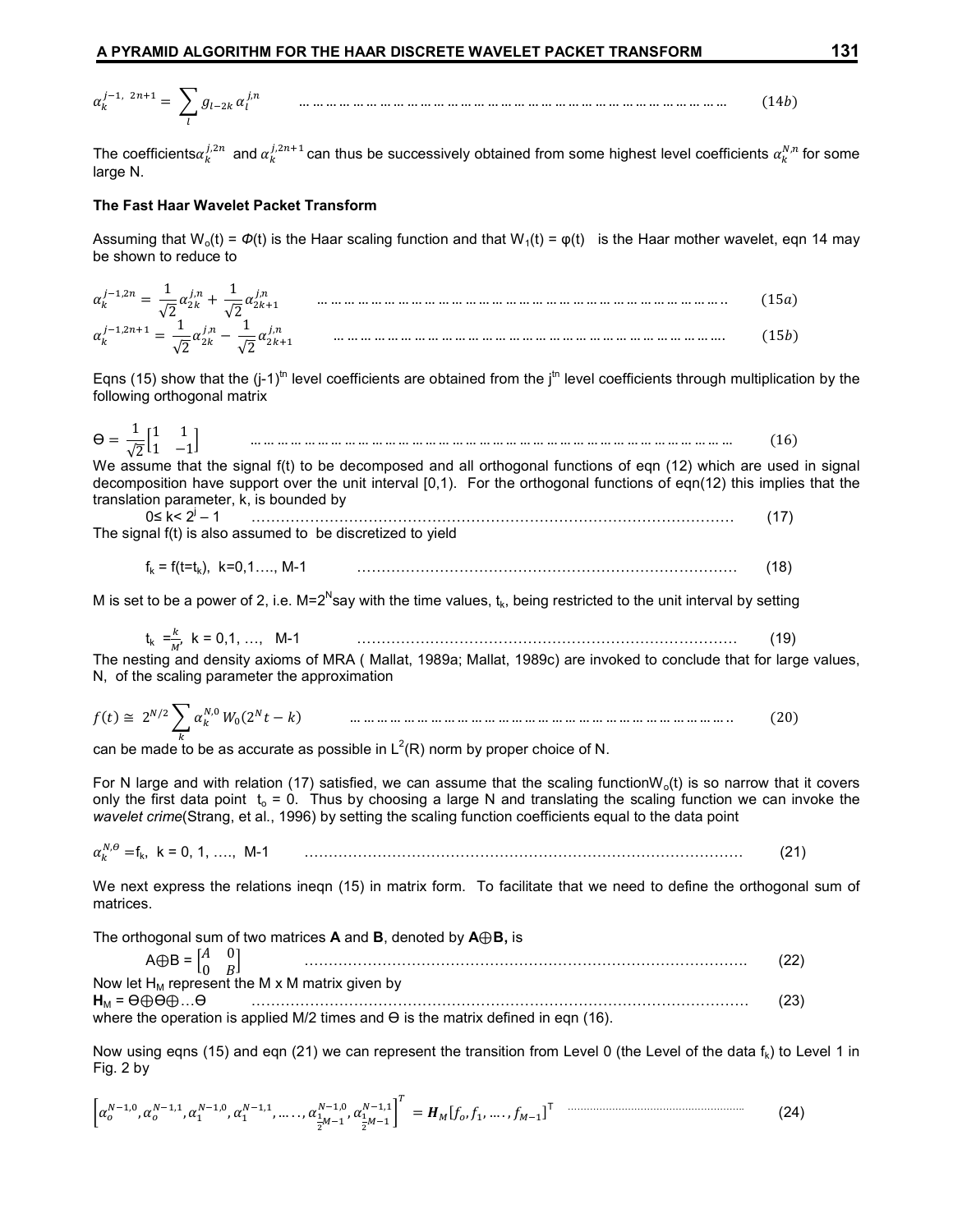WhereT represents the transpose operator for vectors or matrices.

To sort out the coefficients into two groups

$$
\alpha_i^{N-1,0} \text{ and } \alpha_i^{N-1,1}, i = 0,1, \dots, M-1
$$

we apply an MxMpermutation matrix, **P**<sub>M</sub>, as follows

$$
\boldsymbol{P}_{M}\left[\alpha_{0}^{N-1,0},\alpha_{0}^{N-1,1},\alpha_{1}^{N-1,0},\alpha_{1}^{N-1,1},\ldots,\alpha_{\frac{1}{2}M-1}^{N-1,0},\alpha_{\frac{1}{2}M-1}^{N-1,1}\right] = \left[\alpha_{0}^{N-1,0},\alpha_{1}^{N-1,0},\ldots,\alpha_{\frac{1}{2}M-1}^{N-1,0},\alpha_{0}^{N-1,1},\alpha_{1}^{N-1,1},\ldots,\alpha_{\frac{1}{2}M-1}^{N-1,1}\right] \ldots \tag{25}
$$

In moving from Level 1 to Level 2 of Fig.2, the mathematical operations just described are repeated but now the coefficients at Level 2 are in 4 groups corresponding to n=0, n=1, n=2 and n=3. The coefficients at scale parameter N-2 are thus

$$
[\alpha_0^{N-2,0}, \alpha_0^{N-2,1}, \alpha_1^{N-2,0}, \alpha_1^{N-2,1}, \dots, \alpha_{\frac{1}{4}M-1}^{N-2,0}, \alpha_0^{N-2,1}, \alpha_0^{N-2,2}, \alpha_0^{N-2,3}, \alpha_1^{N-2,0}, \alpha_1^{N-2,3}, \dots, \alpha_{\frac{1}{4}M-1}^{N-2,2}, \alpha_0^{N-2,3}, \alpha_1^{N-2,0}, \alpha_1^{N-2,3}, \dots, \alpha_{\frac{1}{4}M-1}^{N-2,2}, \alpha_1^{N-2,3}, \dots, \alpha_{\frac{1}{4}M-1}^{N-2,2}, \alpha_1^{N-2,3}, \dots, \alpha_{\frac{1}{4}M-1}^{N-2,2}, \alpha_1^{N-2,3}, \dots, \alpha_{\frac{1}{4}M-1}^{N-2,2}, \alpha_1^{N-2,3}, \alpha_1^{N-2,3}, \dots, \alpha_{\frac{1}{4}M-1}^{N-2,2}, \alpha_1^{N-2,3}, \alpha_1^{N-2,3}, \dots, \alpha_{\frac{1}{4}M-1}^{N-2,2}, \alpha_1^{N-2,3}, \alpha_1^{N-2,3}, \dots, \alpha_{\frac{1}{4}M-1}^{N-2,2}, \alpha_1^{N-2,3}, \alpha_1^{N-2,3}, \dots, \alpha_{\frac{1}{4}M-1}^{N-2,2}, \alpha_1^{N-2,3}, \alpha_1^{N-2,3}, \dots, \alpha_{\frac{1}{4}M-1}^{N-2,2}, \alpha_1^{N-2,3}, \alpha_1^{N-2,3}, \dots, \alpha_{\frac{1}{4}M-1}^{N-2,2}, \alpha_1^{N-2,3}, \alpha_1^{N-2,3}, \dots, \alpha_{\frac{1}{4}M-1}^{N-2,2}, \alpha_1^{N-2,3}, \alpha_1^{N-2,3}, \dots, \alpha_{\frac{1}{4}M-1}^{N-2,2}, \alpha_1^{N-2,3}, \alpha_1^{N-2,3}, \dots, \alpha_{\frac{1}{4}M-1}^{N-2,2}, \alpha_1^{N-2,3}, \alpha_1^{N-2,3}, \dots, \alpha_{\frac{1}{4}M
$$

The matrix  $H_M$  is now applied to the expression in (25) but now we apply a permutation matrix  $P_M \oplus P_M$  to sort out the

coefficients in (26) into the 4 groups. These operations continue until the coefficients can no longer be divided by 2 to create another dyadic group of coefficients. This occurs at Level N. The complete transformation, denoted by **H**, is given by **C** = **Hf** (27) (27)

where

$$
H = H_{M}(P_{4} \oplus ... \oplus P_{4}) H_{M} \oplus ... (P_{\frac{M}{2}} \oplus P_{\frac{M}{2}}) H_{M} P_{M} H_{M} \qquad \qquad \qquad (28)
$$
\n
$$
C = \left[ \alpha_{0}^{0,0}, \alpha_{0}^{0,1}, \alpha_{0}^{0,2}, ..., \alpha_{0}^{0,l} \right]^{T}
$$
\n
$$
l = 2^{N} - 1
$$
\n
$$
f = \left[ f_{0}, f_{1}, ..., f_{M-1} \right]^{T}
$$
\n
$$
V
$$
\n(29)

and where the orthogonal matrix sums involving  $P_4$  are applied  $\frac{M}{4}$  times.

Since  $H_M$  is a very sparse matrix, multiplication by  $H_M$  is easily shown to require only O(M) operations followed by O(M) operations due to application of the permutation matrix. Since these operations are repeated at each level of Fig. 2, the operation yielding eqn (28) are O(M log M) operations – the same order of computational complexity as that of the Fast Fourier Transform.

Since  $H_M$  and  $P_M$  are orthogonal matrices, **H** is invertible. Since  $H_M^T = H_M^T = H_M^{T-1}$  AAAAAAAAAAAAAAAAAAAAAAAAAAAAAAAAA.. (29) then

$$
\boldsymbol{H}^{-1} = \boldsymbol{H}_M \boldsymbol{P}_M^r \boldsymbol{H}_M \left( \boldsymbol{P}_{\frac{M}{2}}^T \oplus \boldsymbol{P}_{\frac{M}{2}}^J \right) \dots \boldsymbol{H}_M (P_4^T \oplus \dots \oplus \boldsymbol{P}_4^T) \boldsymbol{H}_M
$$

also an O(M log M) operation We also have  $f = H^{-1}C$ -1**C AAAAAAAAAAAAAAAAAAAAAAAAAAAAAAAAAA** (30)

Eqn (27) represents the Fast Haar Discrete Wavelet Packet Transform and eqn (30) the Inverse Fast HaarDiscrete Wavelet Packet Transform.

With the Haar functions under consideration, the wavelet packets of eqn (12) may be shown to be Walsh functions in Paley order.

## **Discrete Haar Series**

The coefficients in eqn (27) may be used to write a Haar series for f(t). The problem with the WPT is the choice of the best basis to use in representing f(t) for a given application (Mallat, 1989a; Wickerhauser, 1992). The leaves of any admissible tree from Fig. 2 form a basis. An *admissible tree*( Mallat, 1989a) is any tree where each node in the tree has 0 or 2 children nodes. This yields a large library of admissible bases which leads to an optimization problem in the choice of the best basis (Mallat, 1989a; Strang, et al., 1996).

The leaves of any admissible tree would form an adequate basis for the decomposition of functions f(t). Not all leaves of an admissible tree fall on the same level of a wavelet packet tree similar to the levels in Fig.2 (Mallat, 1989a; Daly, 2007). This is what makes it difficult to write a simple algebraic relationship to represent signal decomposition as is possible for the DWT. One of the few exceptions where we can write an expression to represent signal decomposition is the case where all leaves of an admissible tree fall on the same level.

Let us assume that all leaves of an admissible tree fall on level m (equivalent to scale parameter j=N-m). Then f(t) can be decomposed as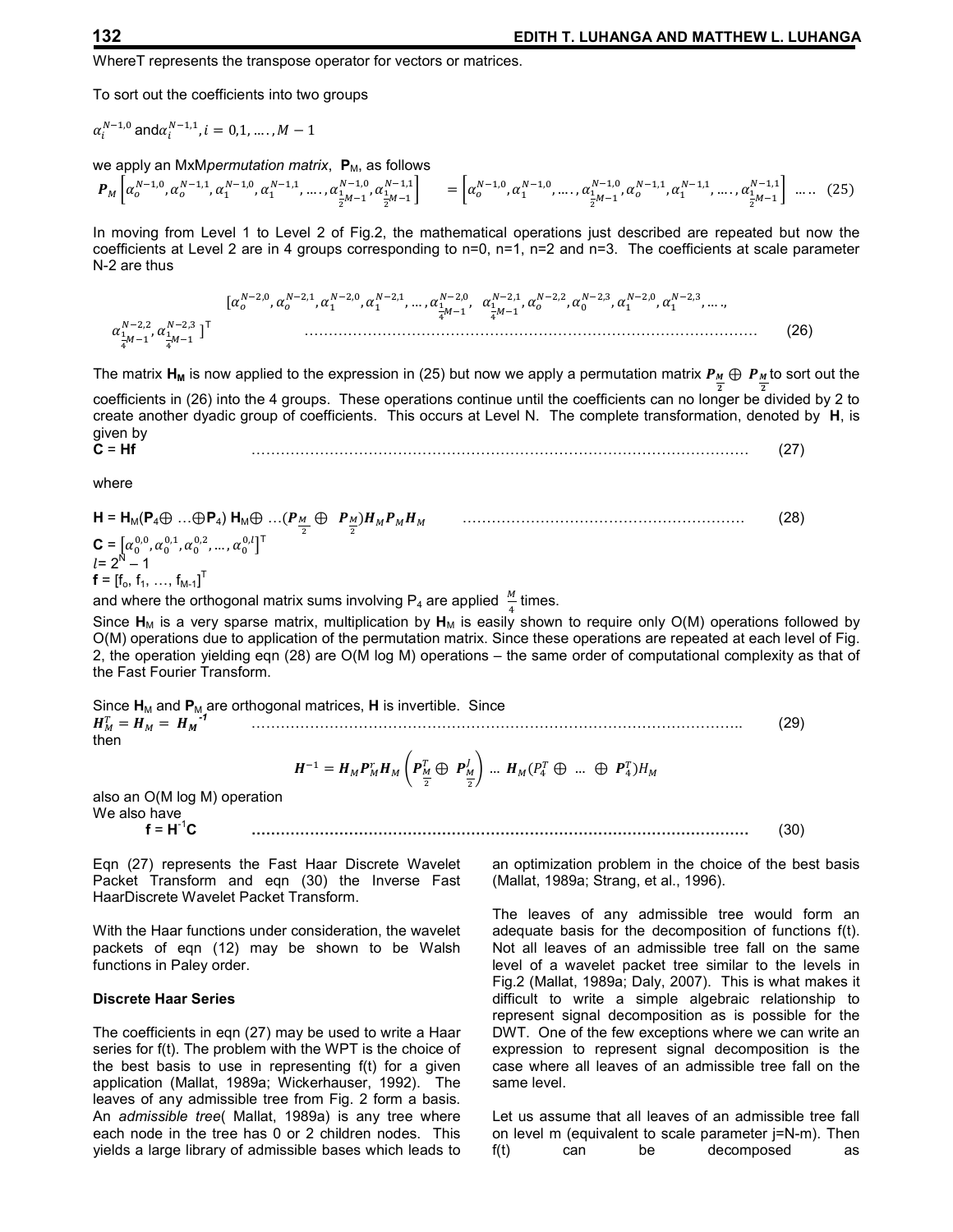> = 2 / U \$ \$ <# ,7 7 #c/ 7 7c/ +<sup>7</sup> 2 − … … … … … … … … … … … … … … … … … … … … … … … … … … . . …31

Where

$$
n_1 = 2^m - 1
$$
  
\n $n_2 = 2^j - 1$   
\nThe factor  $1/\sqrt{M}$  is required to preserve the orthonormality of the wavelet packets.

Note that the normalized frequencies occupied by the wavelet packets of eqn (31) are

$$
\left\{ \left[0, \frac{\pi}{2^m}\right], \left[\frac{\pi}{2^m}, \frac{2\pi}{2^m}\right], \dots, \left[\frac{(2^m - 1)\pi}{2^m}, \pi\right] \right\}
$$
 (32)

Stated differently, normalized frequency bend occupied by the n'th wavelet packet is

$$
\left[\frac{n\pi}{2^m}, \frac{(n+1)\pi}{2^m}\right], n = 0, 1 \dots, 2^m - 1 \tag{32a}
$$

## **EXAMPLE**

To fix ideas we consider a simple example whose data is shown below

| <b>Table 1: Example Signal Data</b>   |  |  |  |  |  |  |    |     |
|---------------------------------------|--|--|--|--|--|--|----|-----|
|                                       |  |  |  |  |  |  |    |     |
|                                       |  |  |  |  |  |  | 16 | 1 O |
| For this example $M=8$ and so $N=3$ . |  |  |  |  |  |  |    |     |

Recursive application of eqn (24) yields the table below

| J              | N                    | COEFFICIENTS, $\alpha_k^{j,n}$ |                |                |                |                |                |                |                          |  |
|----------------|----------------------|--------------------------------|----------------|----------------|----------------|----------------|----------------|----------------|--------------------------|--|
|                |                      | Κ                              |                |                |                |                |                |                |                          |  |
|                |                      | 0                              | 1              | $\overline{2}$ | $\mathbf{3}$   | 4              | 5              | 6              | $\overline{7}$           |  |
| $\mathbf 3$    | $\blacksquare$       | 4                              | 6              | 8              | 10             | 12             | 14             | 16             | 18                       |  |
| $\overline{2}$ | $\mathbf 0$          | $5\sqrt{2}$                    | $9\sqrt{2}$    | $13\sqrt{2}$   | $17\sqrt{2}$   | ٠              | $\blacksquare$ | ۰              | $\blacksquare$           |  |
|                | $\blacktriangleleft$ | $-\sqrt{2}$                    | $-\sqrt{2}$    | $-\sqrt{2}$    | $-\sqrt{2}$    | ٠              | $\blacksquare$ | ۰              | $\overline{\phantom{a}}$ |  |
| 1              | $\mathbf 0$          | 14                             | 30             | $\blacksquare$ | $\blacksquare$ | $\blacksquare$ | $\blacksquare$ | ۰              | $\blacksquare$           |  |
|                | 1                    | $-4$                           | $-4$           | ٠              | $\blacksquare$ | $\blacksquare$ | ٠              | $\blacksquare$ | ٠                        |  |
|                | $\overline{2}$       | $-2$                           | $-2$           | $\blacksquare$ | $\blacksquare$ | $\blacksquare$ | $\blacksquare$ | $\blacksquare$ | $\blacksquare$           |  |
|                | $\overline{3}$       | 0                              | $\mathbf 0$    | $\blacksquare$ | $\blacksquare$ | ٠              | ٠              | ۰              | ٠                        |  |
| $\mathbf 0$    | $\mathbf{0}$         | $22\sqrt{2}$                   | ٠              | ٠              | ٠              | ٠              | $\blacksquare$ | $\blacksquare$ |                          |  |
|                | $\mathbf 1$          | $-8\sqrt{2}$                   | $\blacksquare$ | $\blacksquare$ | $\blacksquare$ | $\blacksquare$ | $\blacksquare$ | ۰              | $\blacksquare$           |  |
|                | $\overline{2}$       | $-4\sqrt{2}$                   | $\blacksquare$ | $\blacksquare$ | $\blacksquare$ | $\blacksquare$ | $\blacksquare$ | $\blacksquare$ | ٠                        |  |
|                | 3                    | 0                              | $\blacksquare$ | ٠              | ٠              | ٠              | $\blacksquare$ | $\blacksquare$ | ٠                        |  |
|                | 4                    | $-2\sqrt{2}$                   |                | ۰              | $\blacksquare$ | $\blacksquare$ | $\blacksquare$ | $\blacksquare$ | $\blacksquare$           |  |
|                | 5                    | 0                              | $\blacksquare$ | ٠              | ٠              | ٠              | $\blacksquare$ | ۰              | ٠                        |  |
|                | 6                    | 0                              | ٠              | ۰              | $\blacksquare$ | $\blacksquare$ | $\blacksquare$ | ۰              | ٠                        |  |
|                | $\overline{7}$       | 0                              | ۰              |                |                | $\blacksquare$ |                |                | $\blacksquare$           |  |

| Table 2: Results for the Example |  |  |
|----------------------------------|--|--|
|----------------------------------|--|--|

We make two immediate conclusions from Table 2. First, if the decomposition is stopped at levels 2 or 1, the WPT decomposition compresses the signals energy more than the DWT as the latter has two coefficients whose values are 0.

Second, we can use Table 2 to find an admissible tree whose leaves are not at the same level and use this tree in signal decomposition. Using the nomenclature of Fig.2 we choose an admissible tree whose leaves are at nodes (2,0), (1,2) and (1,3).